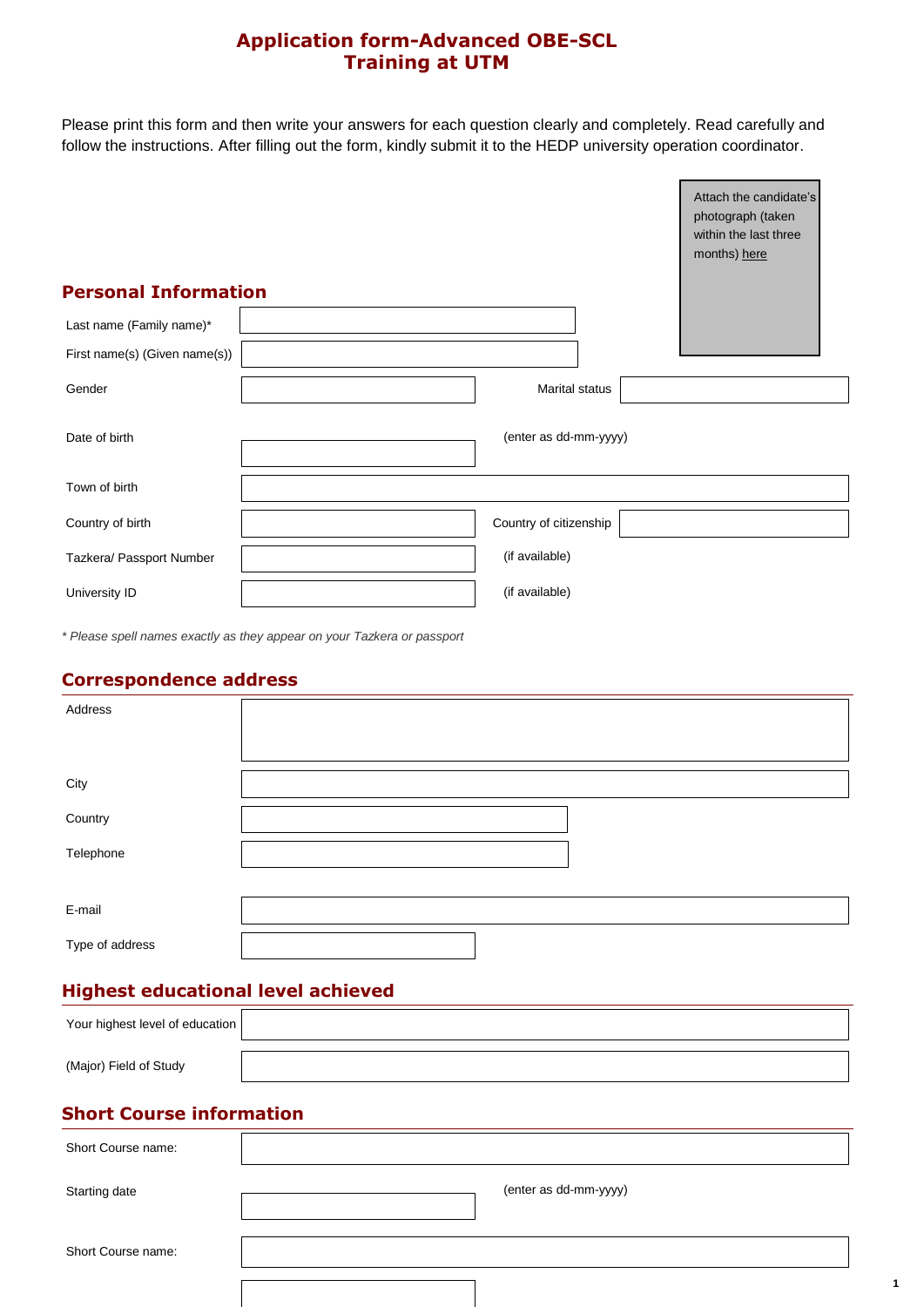| Short Course name: |                       |
|--------------------|-----------------------|
| Starting date      | (enter as dd-mm-yyyy) |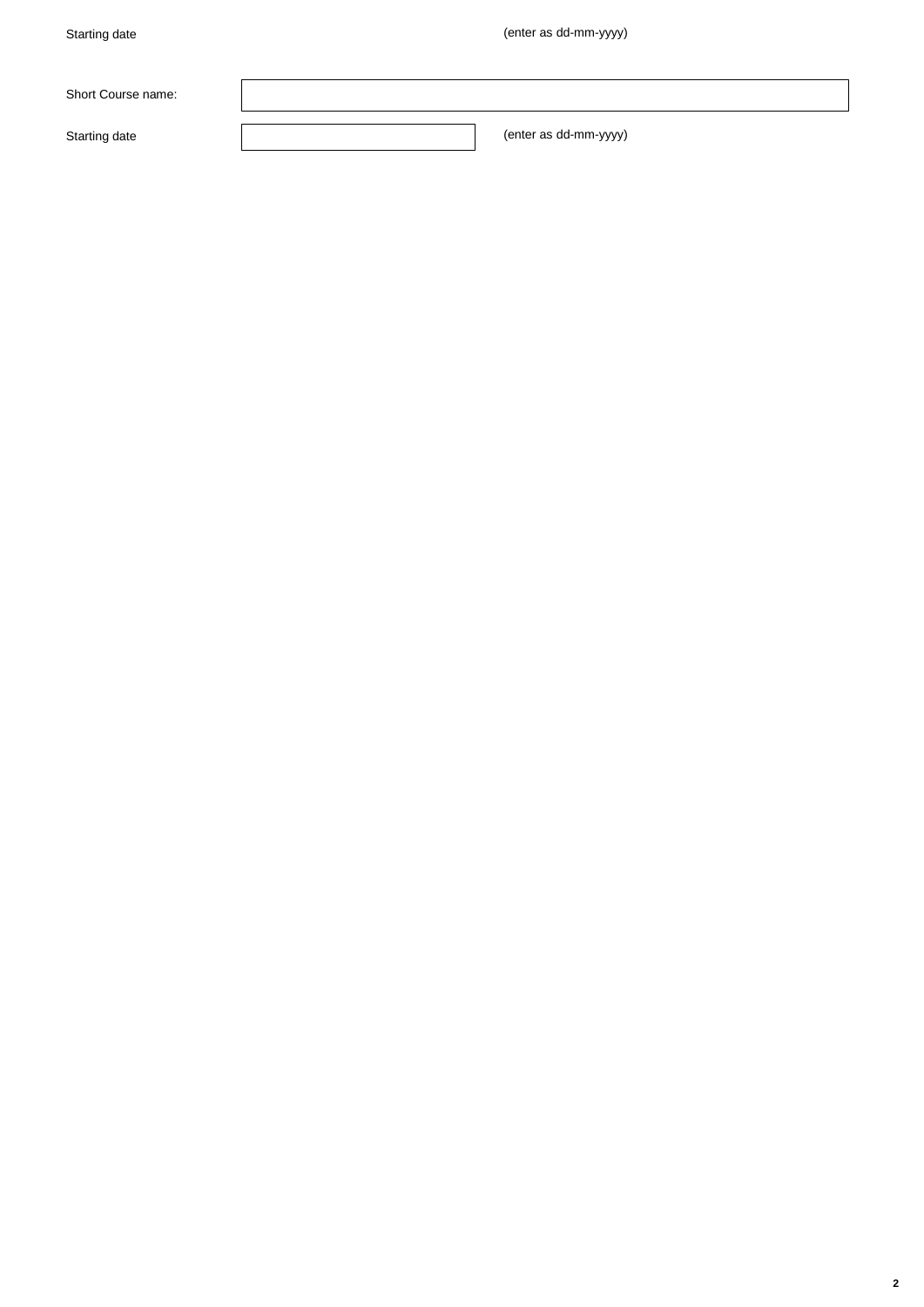# **Training Course/Module information**

| Module name:   |                       |
|----------------|-----------------------|
| Within program |                       |
| Starting date  | (enter as dd-mm-yyyy) |
|                |                       |
| Module name:   |                       |
| Within program |                       |
| Starting date  | (enter as dd-mm-yyyy) |
|                |                       |
| Module name:   |                       |
| Within program |                       |
| Starting date  | (enter as dd-mm-yyyy) |

## **Background**

**The Advanced OBE-SCL Training requires candidates to have some background knowledge and exposure.**

I have followed extensive (more than 2 weeks) OBE-SCL training at my university

| I have only a basic awareness of Outcome Based Education & Student Centered Learning approach |
|-----------------------------------------------------------------------------------------------|
| I have no experience with OBE-SCL approach                                                    |

### **Motivation**

What are your career and OBE-SCL training objectives after you return from the advanced OBE-SCL Training program (max 100 words):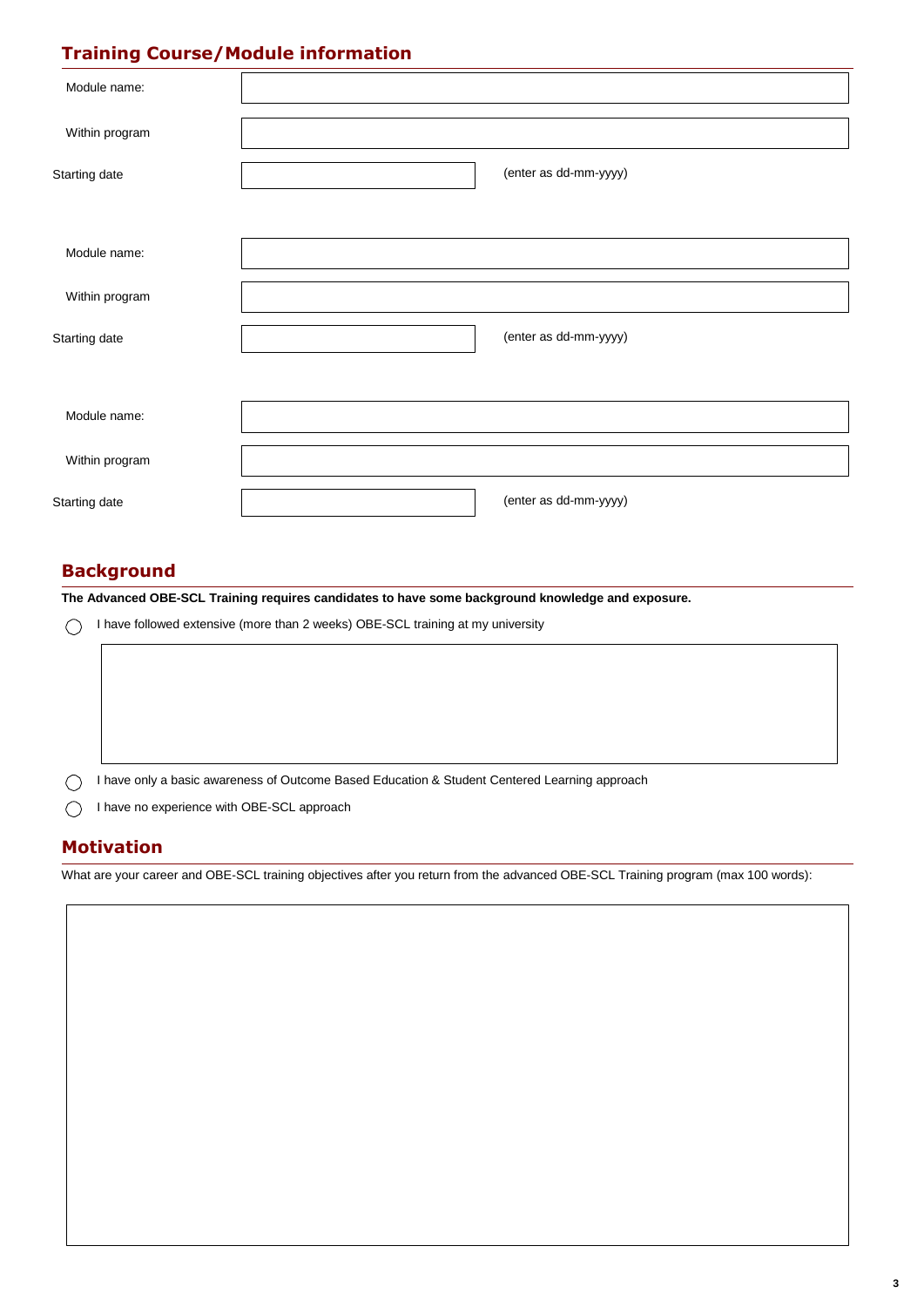## **Educational record**

Enter information about your master & bachelor degrees achieved. Please include a certified copy of the achieved diploma, certificate, and degree or course record.

| Name of institute        |                |                       |
|--------------------------|----------------|-----------------------|
| Location (country, city) |                |                       |
| Language of instruction  |                |                       |
| (Major) field of study   |                |                       |
| Dates (from - to)        | $\blacksquare$ | (enter as dd-mm-yyyy) |
| Degree/diploma awarded   |                |                       |
|                          |                |                       |
| Name of institute        |                |                       |
| Location (country, city) |                |                       |
| Language of instruction  |                |                       |
| (Major) field of study   |                |                       |
| Dates (from - to)        | $\blacksquare$ | (enter as dd-mm-yyyy) |
| Degree/diploma awarded   |                |                       |

## **Employment record**

| <b>Present professional employment</b> |  |  |  |
|----------------------------------------|--|--|--|
| Organization, name                     |  |  |  |
| Dept. /Faculty                         |  |  |  |
| Job title                              |  |  |  |
| Started in year                        |  |  |  |
| Address information                    |  |  |  |
| Address                                |  |  |  |
|                                        |  |  |  |
| City                                   |  |  |  |
| Country                                |  |  |  |
| Telephone                              |  |  |  |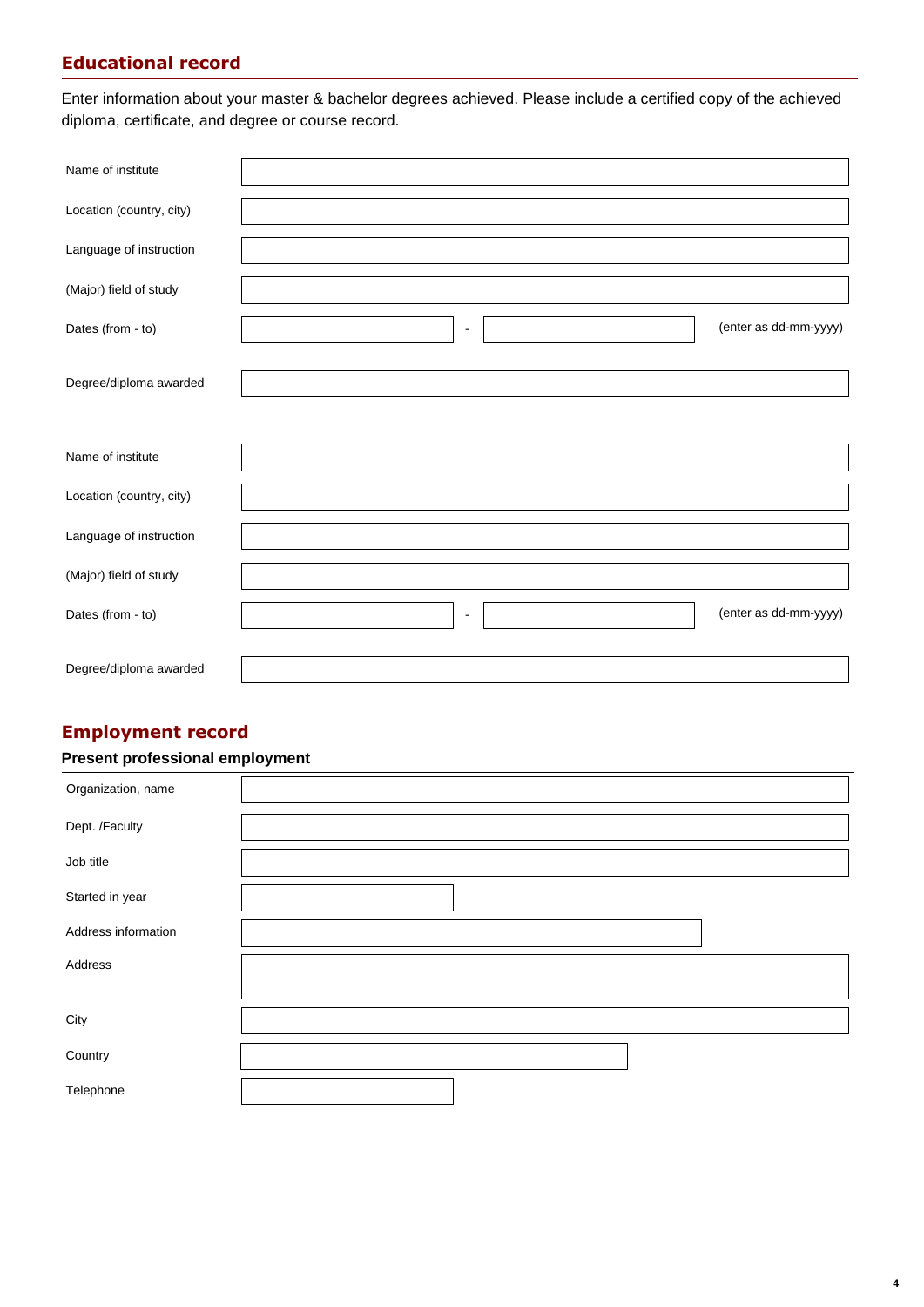Type of organization

Description of your work, indicating your personal responsibilities (max 100 words):

### **Other Scholarship Involvement**

Have you applied, or are you planning to apply for a Master/PhD. Scholarship?

If yes, name the scholarship provider

#### **Miscellaneous**

How did you come to know about Advanced OBE-SCL Training?

#### **Undersigning**

The undersigned certifies that his/her statements made in answer to the foregoing questions are true, complete and correct. The undersigned applies for admission to Advanced OBE-SCL Training at University Teknologi Malaysia by returning this form with enclosures.

Signature:

Date: University Vice Chancellor for Academics Attestation& Official Stamp: Date: